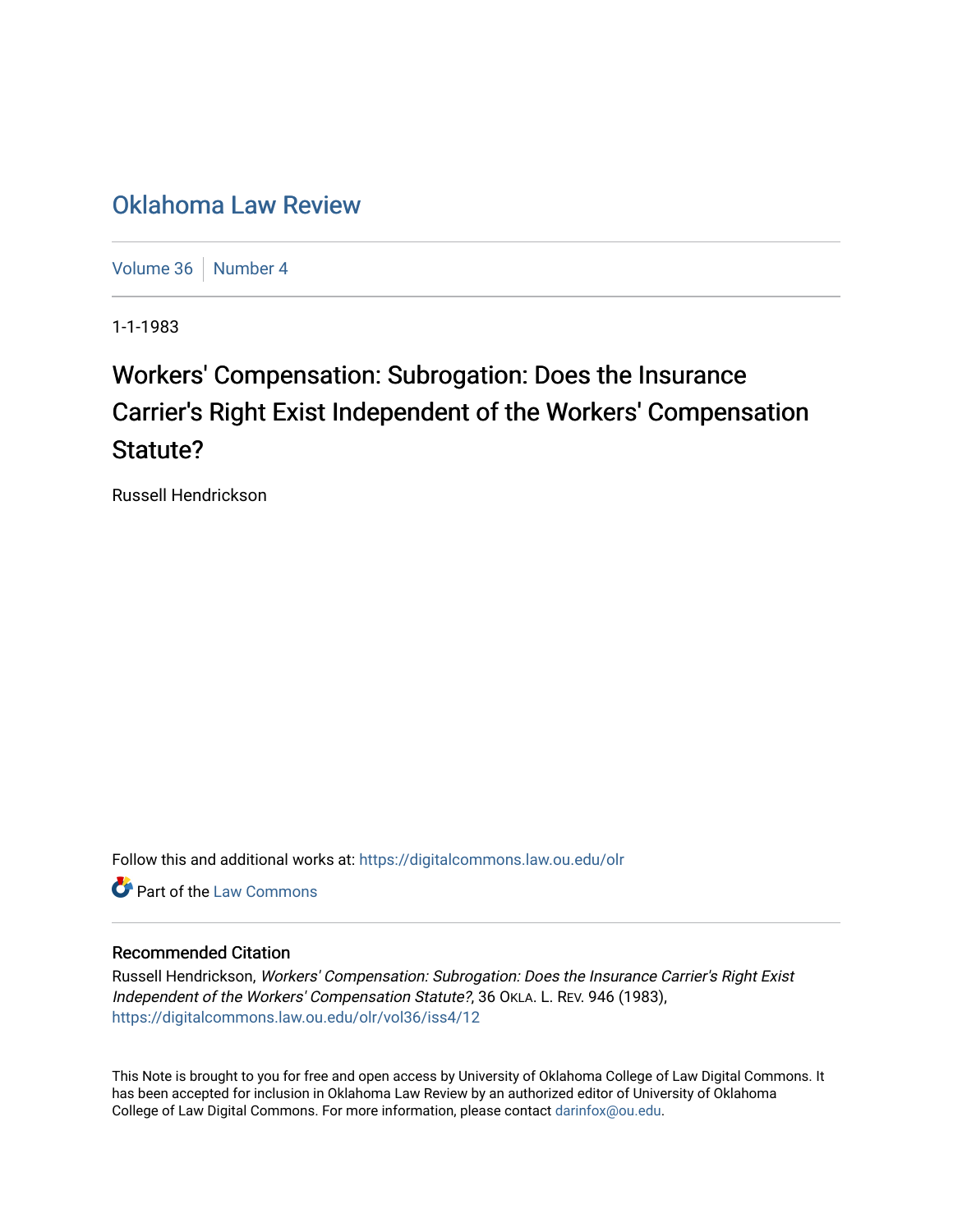### Worker's Compensation: Subrogation: Does the Insurance Carrier's Right Exist Independent of the Workers' Compensation Statute?

On April 13, 1982, the Oklahoma Court of Appeals decided the case of *Russell v. Bill Hodges Truck Co.'* In short, the court held that section 44(a) of Title 85 of the Oklahoma Statutes<sup>2</sup> preempted any other right of subrogation that may have existed at common law for workers' compensation insurance carriers. The purpose of this note is to examine the court of appeal's decision in *Russell* and determine whether this was a correct application of the law in light of prior Oklahoma law.

In *Russell,* a worker was injured on the job when he came into contact with a high-voltage electrical line. Aetna Life and Casualty Company, the workers' compensation insurance carrier, paid the worker \$121,325 as compensation for his injuries and for medical expenses. The worker then sued a third party, Bill Hodges Truck Company, for injuries sustained in the accident. Prior to trial, Bill Hodges Truck Company executed a compromise settlement with the worker and Aetna in the amount of \$750,000. Aetna claimed subrogation for \$121,325, the amount it had paid the worker up to that time. The parties were unable to agree on a division of the settlement fund and the worker applied to the district court for an apportionment pursuant to section 44(a).

The trial court apportioned the \$121,325 half to the worker and half to Aetna under the theory that whenever an injured employee recovers damages from a third party by way of a compromise settlement, it is presumed that the employee recovered less than the full amount of his damages. Aetna

**1. 53** OKLA. **B.J. 985** (Okla. **App.** Apr. **13,** 1982) (unpub. op.). Although Russell is an unpublished opinion and therefore not binding precedent, the case is indicative of the analysis the court may use in the future and as such will be fully examined in light of its persuasive value. 2. 85 OKLA. **STAT.** § 44(a) (1981) provides:

If a worker entitled to compensation under the Workers' Compensation Act is injured or killed by negligence or wrong of another not in the same employ, such worker shall, before any suit or claim under the Workers' Compensation Act, elect whether to take compensation under the Workers' Compensation Act, or to pursue his remedy against such other. Such election shall be evidenced in such manner as the Administrator may by rule or regulation prescribe. If he elects to take compensation under the Workers' Compensation Act, the cause of action against such other shall be assigned to the insurance carrier liable to the payment of such compensation . **..**

In the event that recovery is effected by compromise settlement, then in that event the expenses, attorney fees and the balance of the recovery may be divided between the employer or insurance company having paid compensation and the employee or his representatives as they may agree. Provided, that in the event they are unable to agree, then the same shall be apportioned by the district court having jurisdiction of the employee's action against such other person, in such manner as is just and reasonable.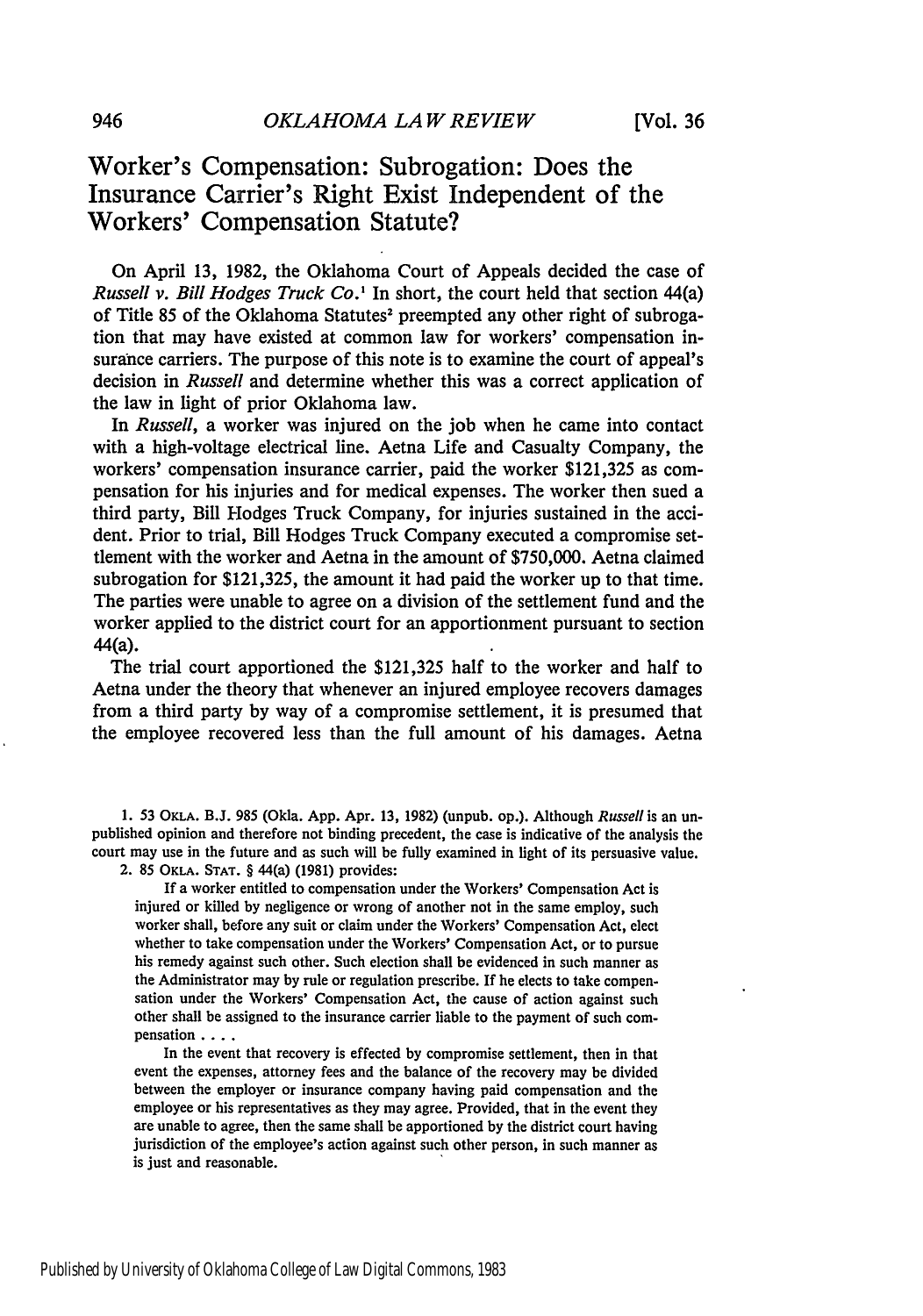appealed, claiming that it was entitled to the full amount of the subrogation claim less a proportionate share of expenses and attorneys' fees.

Aetna relied on *Stinchcomb v. Dodson3* which held that a compensation carrier's subrogation claim could be brought by a subrogated insurer in its own name and independent of the provisions of section 44.4 The court of appeals recognized the holding in *Stinchcomb,* but found it to be inapplicable to the case at bar. First, the court found that section 44 had been amended several times since the *Stinchcomb* decision and thus held that "today, its provisions are so comprehensive that they preempt any other right of subrogation which may exist at common law or otherwise."<sup>5</sup> Second, the court believed *Stinchcomb* to be an overbroad statement of the law, finding that two later cases, *Aetna Casualty & Surety Co. v. Associates Transports, Inc.6 and Updike Advertising System v. State Industrial Commission,'* indicated that the Oklahoma Supreme Court considered compensation insurers' subrogation claims to be creatures of and subject to legislative discretion. Thus, the court in *Russell* rejected Aetna's argument and affirmed the trial court insofar as it prorated Aetna's subrogated claim 50/50 with the injured worker. In order to shed some light on this confused area of the law, an examination of both statutory and case law is required.

#### *The Stinchcomb and Staples Cases*

The landmark case in this area is the Oklahoma Supreme Court's decision in *Stinchcomb v. Dodson.<sup>8</sup>*In *Stinchcomb,* Clarence Crain, an employee of

3. 190 Okla. 643, 126 P.2d 257 (1942).

*4. Id.* at 645, 126 P.2d at 259, 260. Irrespective of the argument that employers and insurance carriers have a right to subrogation independent of section 44, a responsible workers' compensation act should provide for full reimbursement of the employer/carrier if either the employee or the employer/carrier recovers from a third party an amount equal to or greater than the compensation paid by the employer/carrier to the employee. This is the result reached under the express language of the federal workers' compensation statute and the case law construing that statute. Longshoremen's and Harbor Worker's Compensation Act, 33 U.S.C. §§ **901-950** (1982). In Rodriguez v. Compass Shipping Co., 451 U.S. 596, 600 (1981), the United States Supreme Court noted:

There is no dispute about the parties' respective interests in either (a) a claim asserted by [an employee] against a [third party] within the 6-month period following acceptance of a compensation award, or **(b)** a claim asserted by the [employer] against the [third party] after the 6-month period has elapsed. In the former situation, the [employee] has exclusive control of the litigation, any recovery in excess of the amount required to *pay the cost of litigation and to reimburse the employer for the statutory compensation paid pursuant to the award* belongs entirely to the longshoreman. In the latter situation, the [employer] has exclusive control of the litigation; any net recovery-after *the compensation award and the litigation costs have been recouped-must* be shared **80%** by the [employee] and 20% by the employer.

#### (Emphasis added.)

**5. 53 OKLA. B.J. 985, 987** (Okla. App. Apr. 13, 1982) (unpub. op.).

- **6. 512 P.2d 137** (Okla. **1973).**
- **7. 282 P.2d 759** (Okla. 1955).
- **8. 190** Okla. 643, **126 P.2d 257** (1942).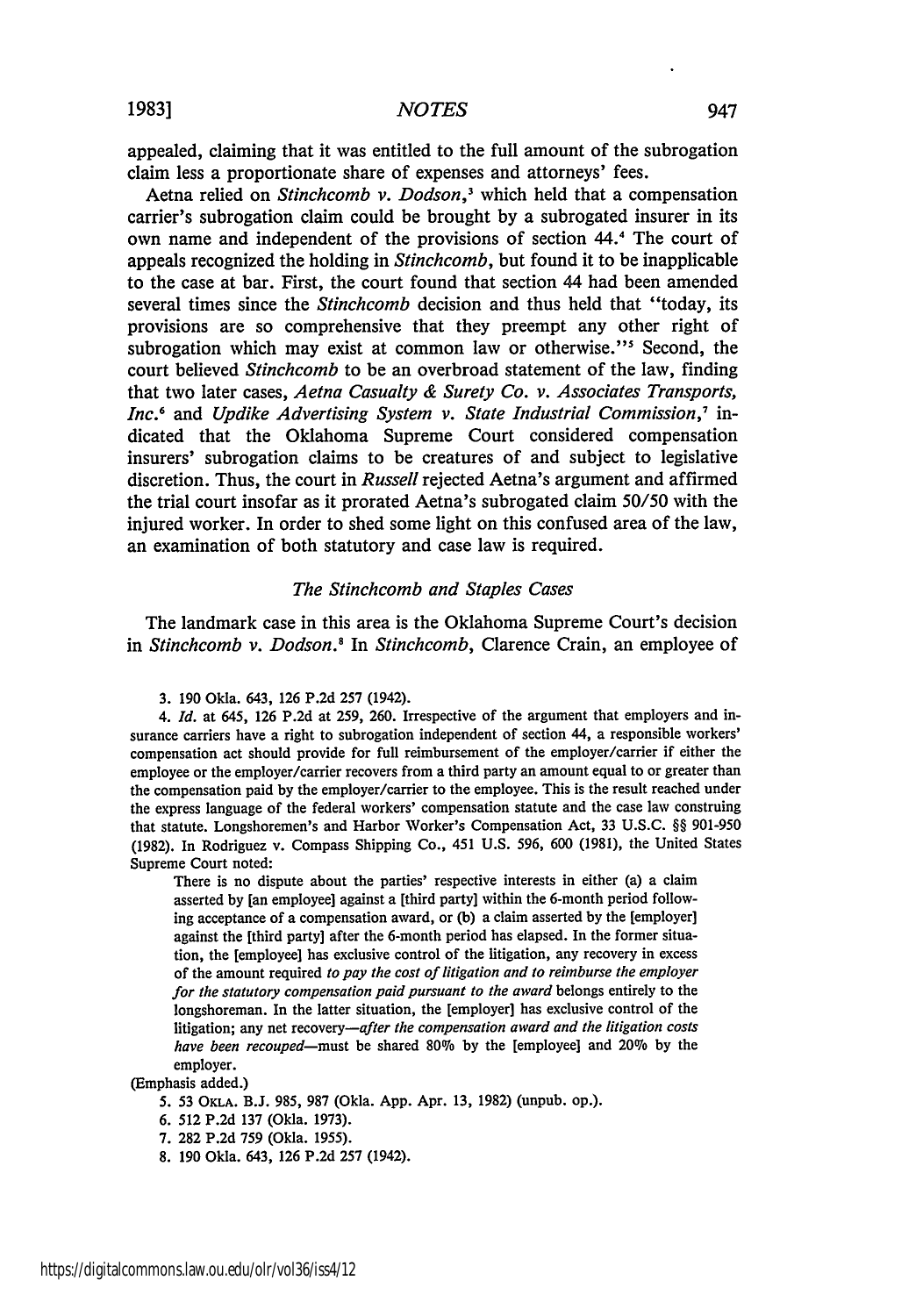the Colonial Baking Company, brought an action against Lee Stinchcomb to recover damages for personal injuries suffered in an automobile collision that plaintiff alleged was caused by Stinchcomb's negligence. The plaintiff filed a claim with the State Industrial Commission and was awarded compensation for the injuries he sustained in the collision. The insurance carrier paid the award and filed its petition in the Crain action, seeking to recover \$2,007 from Stinchcomb, which was the amount paid to Crain by the insurance carrier. The jury returned a verdict for the insurance carrier. On appeal, the defendant argued that upon payment of the Industrial Commission's award to Crain, an assignment of the cause of action was inadvertently executed by Crain to a party other than the insurance carrier. The defendant maintained that such an improper assignment was insufficient to authorize the prosecution of the action by the insurance carrier.

The court found it unneccessary to address this argument. Instead, it held that "independent of any provision in our Workmen's Compensation Law, said insurer was subrogated to the claim of the injured workman as against the defendant tortfeasor whose negligence was responsible for the injuries sustained by the employee, and was thereby entitled to maintain this action in its own name."<sup>9</sup>

In reaching its conclusion, the court relied on a statement in *Staples v. Central Surety & Insurance Corp.,'<sup>0</sup>*wherein the Tenth Circuit Court of Appeals stated: "It is a well recognized rule, supported **by** a great weight of authority, that, where one has been subjected to liability, and has suffered loss thereby, on account of the negligence or wrongful act of another, the one has a right of action against the other for indemnity."" In *Staples,* an employee of one Bush was injured **by** a boiler explosion allegedly caused **by** the negligence of the Staples Drilling Company. The employee was paid compensation **by** the employer's insurance carrier. The insurance carrier then brought an action in federal court to recover from Staples the amount paid **by** it to the injured workman. Staples argued that the insurer could not bring the action in federal court, but the court held that independent of the provisions of section 44, the insurance carrier was authorized to maintain the action under the doctrine of subrogation. Thus, *Stinchcomb* and *Staples* apparently established the rule in Oklahoma that either the insurance carrier or the employer, whichever compensated the injured worker, could maintain an action under the doctrine of subrogation independent of the provisions of the workers' compensation statute.

#### *Other Cases*

Several other cases in Oklahoma also appear to stand for this proposition. In *State Insurance Fund v. Smith*,<sup>12</sup> the court held that an insurance carrier,

*9. Id.* at **645, 126 P.2d at 259.**

**12. 184 Okla. 552, 88 P.2d 895 (1939).**

**<sup>10.</sup>** *Id.,* citing **62 F.2d 650 (10th Cir. 1932).**

**<sup>11. 62</sup> F.2d at 653.**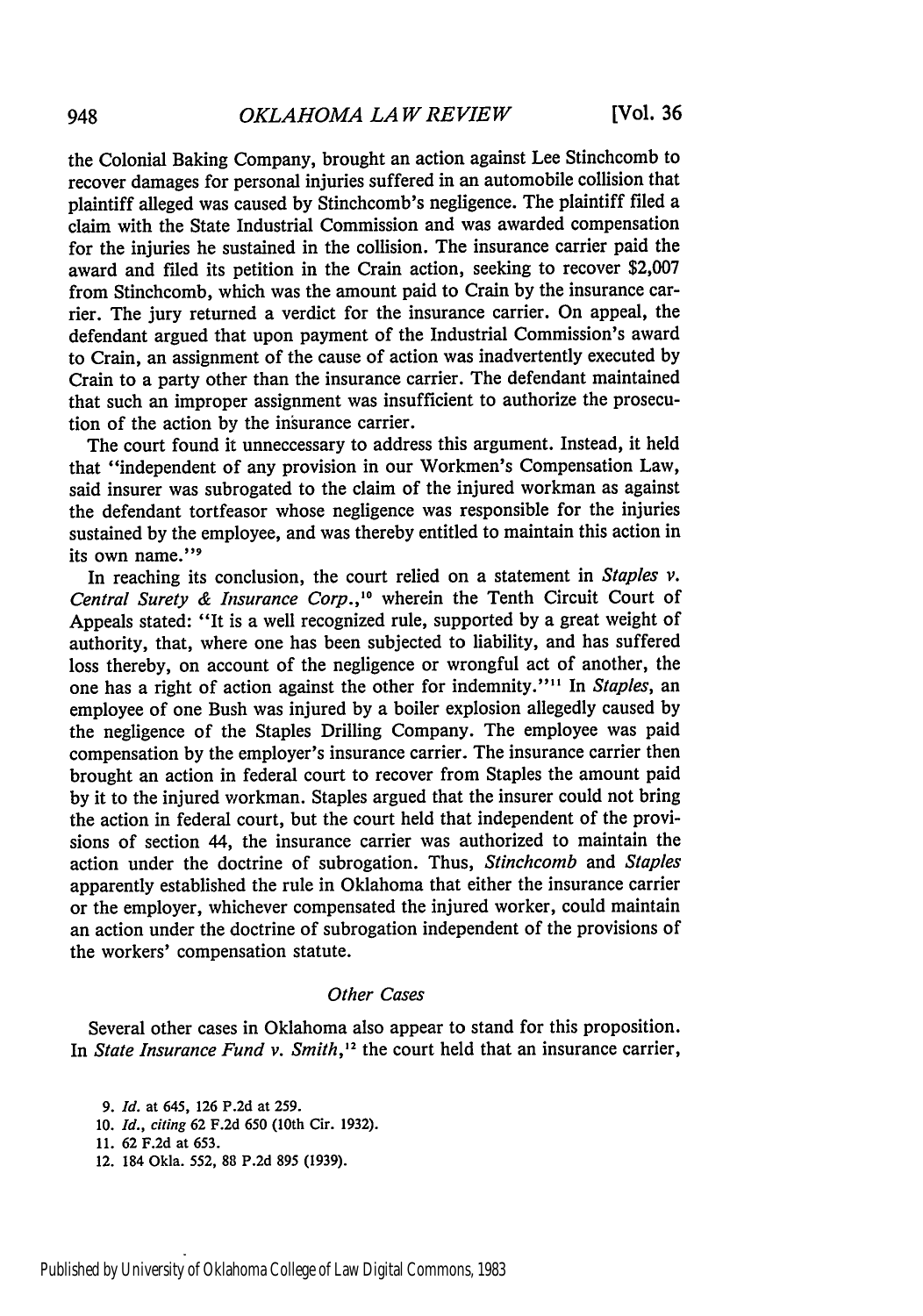upon payment of the Industrial Commission's award to an injured employee, had its remedy against the alleged third party tortfeasor in the manner pointed out in *Staples*.<sup>13</sup>

Decided contemporaneously with *Stinchcomb* was *Parkhill Truck Co. v. Wilson.'"* While this case did not deal directly with an insurance carrier's independent right to subrogation, the court did make clear that an employee should not receive a double recovery. The court stated: "In no event, with or without election, with or without assignment, with or without the payment of compensation during the time the common law action for negligence is being prosecuted can the injured employee have the benefits of double compensation."<sup>15</sup>

Another case that followed the rule of law laid down in *Stinchcomb* was *DeShazer v. National Biscuit Co.'6* In *DeShazer* the court held that the respondent employer was entitled "herein under the statute and independent of the statute<sup>"17</sup> to proceed against a third party tortfeasor for any amounts of compensation paid by the employer to an employee negligently injured by the third party.

In *Travelers Insurance Co. v. Leedy,"* employee Leedy was negligently injured by a third party and received compensation benefits pursuant to an order of the State Industrial Commission. Travelers Insurance Company paid the compensation and sought to intervene in the employee's common law action against the third party predicated upon the same injuries. After holding that the insurance carrier was not barred by the statute of limitations from intervening in the suit, the court dealt with the third party's argument that the employee had not followed the statutory procedure under section 44(a) for pursuing his common law remedy, and thus the insurance carrier could not be subrogated to the amount it had paid under the Act. The court dismissed this argument, holding:

Travelers is subrogated to the extent of the compensation payment. [S]ection 44(a) provides the preliminary and procedural steps prerequisite to the fixing of liability under the Workers Compensation Act for personal injuries caused by the negligence of a third party. The statute is for the protection of the employer and the insurance carrier in their right to subrogation. Leedy did not follow the required procedure. Disregard of the statutory rule will not serve to destroy Travelers' right to subrogation. [Citations omitted.<sup>19</sup>

The foregoing cases appeared to establish firmly the right of an insurer to

13. *Id.* at 554, 88 P.2d at 897. 14. 190 Okla. 473, 125 P.2d 203 (1942). 15. *Id.* at 476, 125 P.2d at 207. 16. 196 Okla. 458, 165 P.2d 816 (1946). 17. *Id.* at 460, 165 P.2d at 818. 18.'450 P.2d 898 (Okla. 1969). 19. *Id.* at 900.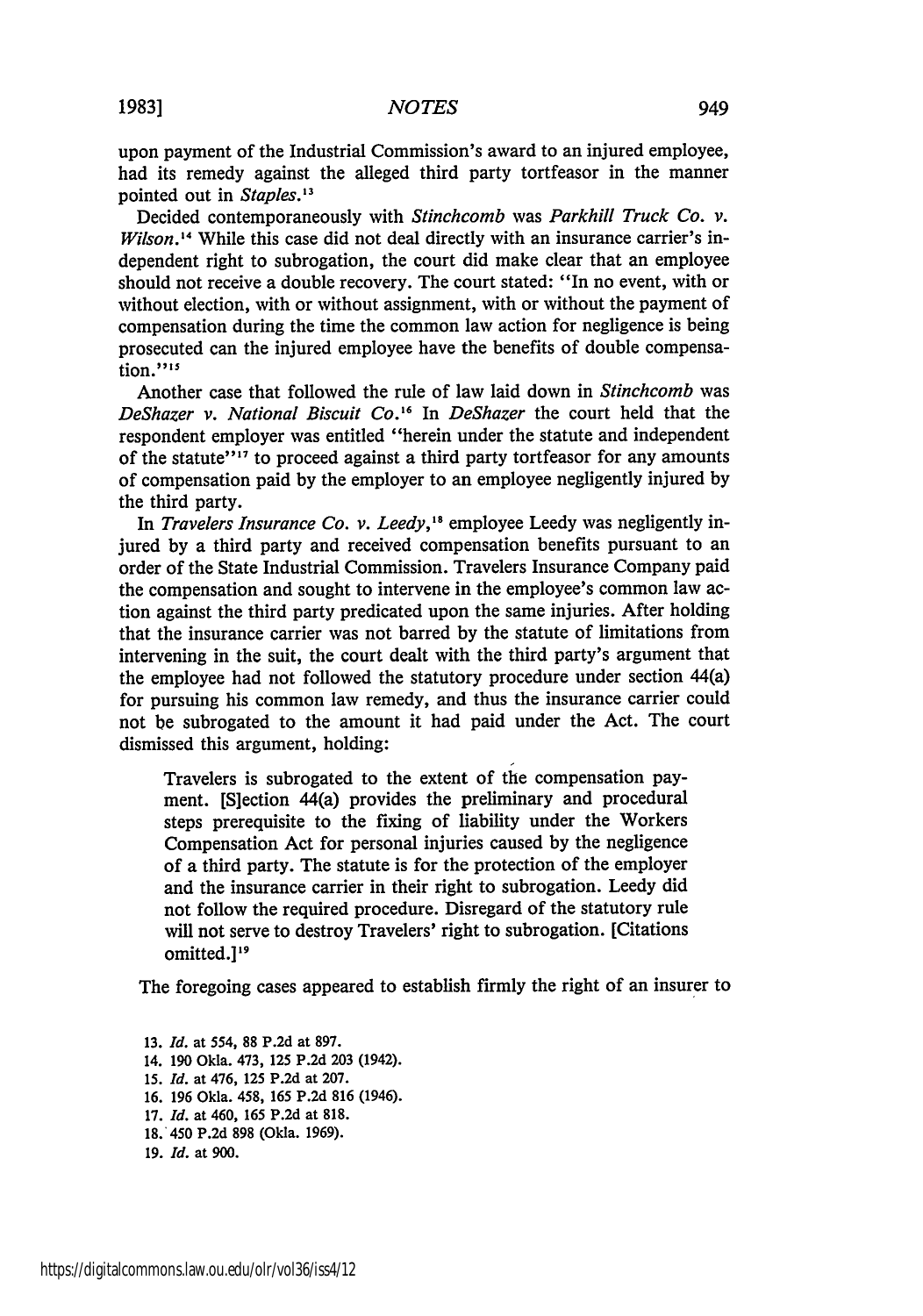bring an independent action for subrogation. However, the court of appeals in *Russell v. Bill Hodges Truck Co.20* held that there was no right to subrogation independent of the workers' compensation statute. In so holding, the court relied on two cases, *Aetna Casualty & Surety Co. v. Associates Transports, Inc.21* and *Updike Advertising System v. State Industrial Commission.22* The court's reliance on *Aetna* is particularly confusing and will be examined first.

In *Aetna* the plaintiff's assured sustained personal injuries and property damage when her car was hit by an Associates Transports' truck. The plaintiff paid the assured for the damage to the car and notified Associates that it had paid the loss and was claiming subrogation rights pursuant to its insurance policy. Subsequently, the assured filed suit against Associates for damages arising out of the accident. The parties eventually settled and the assured executed a general release. The settlement was made without notice to the plaintiff and without obtaining a release from the plaintiff. Plaintiff, the insurer, then filed an action against Associates and its insurer to recover the amount it had paid to its assured. The trial court entered judgment for the defendants, the Oklahoma Court of Appeals reversed, and the Oklahoma Supreme Court affirmed the reversal, holding that the "plaintiff, upon paying the loss, became subrogated to the extent of the amount paid, to the assured's right of action against the tortfeasor; plaintiff is entitled to maintain this action in its own name; the release executed by the assured did not defeat the plaintiff's subrogation rights.  $\ldots$ <sup>223</sup>.

In *Russell* the court of appeals' reliance on the *Aetna* case for the proposition that compensation insurers' subrogation claims are the creatures of and subject to legislative discretion is mystifying because *Aetna* involves neither section 44 nor worker's compensation. In addition, the *Aetna* court, though mentioning both *Stinchcomb* and its polar opposite, *Updike Advertising System v. State Industrial Commission,* in the body of the opinion, appears to follow the rationale of *Stinchcomb* in allowing the insurer to maintain the cause of action in his own name.

As mentioned, the other case relied on **by** the court of appeals in *Russell* is *Updike.* In that case the employee, while driving his car on company business, was struck and killed instantly **by** another vehicle. Updike's widow filed a wrongful death action against the driver of the other vehicle and subsequently settled with him for **\$10,000.** The claimant also was awarded compensation **by** the State Industrial Commission for **\$13,500** against the employer, Updike Advertising System, Inc. Updike Advertising System and the insurance carrier petitioned a review of the reward.

Basically, the petitioners argued that section  $44(b)$ ,<sup>24</sup> which denies

24. **85** OKLA. **STAT.** § 44(b) **(1951)** provides: "There shall be no subrogation to recover money paid **by** the employer or his insurance carrier for death claims or death benefits under this Act from third **(3d)** persons **.... .**

<sup>20.</sup> **53** OKLA. **B.J. 985** (Okla. **App.** Apr. **13, 1982)** (unpub. op.).

<sup>21.</sup> **512 P.2d 137** (Okla. **1973).**

<sup>22.</sup> **282 P.2d 759** (Okla. **1955).**

**<sup>23. 512</sup> P.2d 137, 139** (Okla. **1973).**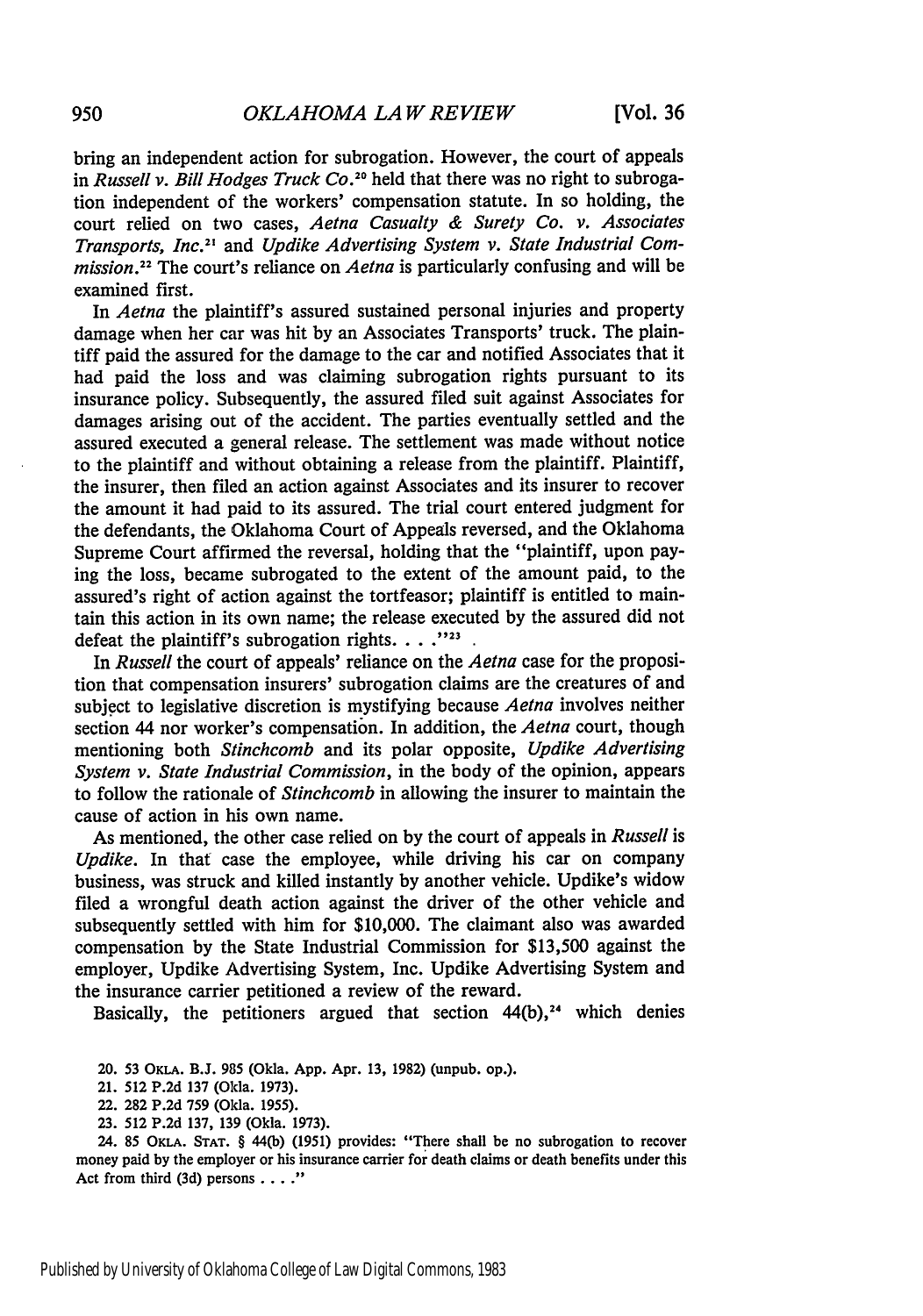#### *NOTES*

employers and insurance carriers' subrogation rights in death benefits cases, was unconstitutional. The Oklahoma Supreme Court rejected this argument and in doing so made some bold statements inconsistent with *Staples, Stinchcomb,* and their progeny. In disagreeing with the petitioners' proposition, the court stated:

There would be no subrogation without statutory provision. Such subrogation was provided by the Legislature in the original Workmen's Compensation Act as to the only liability provided therein and that was for loss of earning capacity by reason of injury to specific members of the body or permanent total disability. Without this provision no employer and no insurance carrier would have had subrogation.<sup>24</sup>

In so holding, the court restated a definition of subrogation initially given in *State ex rel. Commissioners of Land Office v. Mobley<sup>26</sup>:* 

The doctrine of subrogation is governed and controlled in its operation by principles of equity, rather than by strict legal rules, and one of the conditions of subrogation in all cases, in the absence of specific contract, is that the subrogee discharge the obligation of another for the protection of his own rights.<sup>27</sup>

Under this definition, the court reasoned that an employer could have no subrogation at common law because by paying the death benefits, he did not discharge the obligation of another for the protection of his own right. Instead, the employer was bound to pay the death benefits under the Workers' Compensation Act regardless of whether the death was caused in whole or in part by the wrongful act of another. The court further stated that the provision did not make an arbitrary distinction between personal injury cases and death cases because the employer received benefits when the legislature took away from those who received death benefits the right to sue the employer for wrongful death and also limited the employer's liability under the death benefits provision to \$13,500.<sup>28</sup>

It is important to note two items in regard to the *Updike* decision. First, the majority opinion failed to mention *Stinchcomb* or any other Oklahoma case that previously had dealt with and specifically addressed this issue. Furthermore, the *Leedy* case was decided after *Updike.* Second, although the language of *Updike* is broad, its application to a personal injury case is not wholly persuasive because *Updike* was a death benefits case.

A 1980 Oklahoma case further emphasizes the difference between personal injury and death benefits cases in regard to the employer's and the compensation insurance carrier's common law right to subrogation. In *Earnest, Inc.*

25. 282 P.2d **759,** 763 (Okla. 1955).

26. 208 Okla. 342, **255** P.2d 945 (1949).

27. Updike Adv. Sys. v. State Indus. Comm'n, 282 P.2d 759 (Okla. 1949), *citing* 208 Okla. at 345, 255 P.2d at 948.

28. 282 P.2d **759,** 763 (Okla. 1955).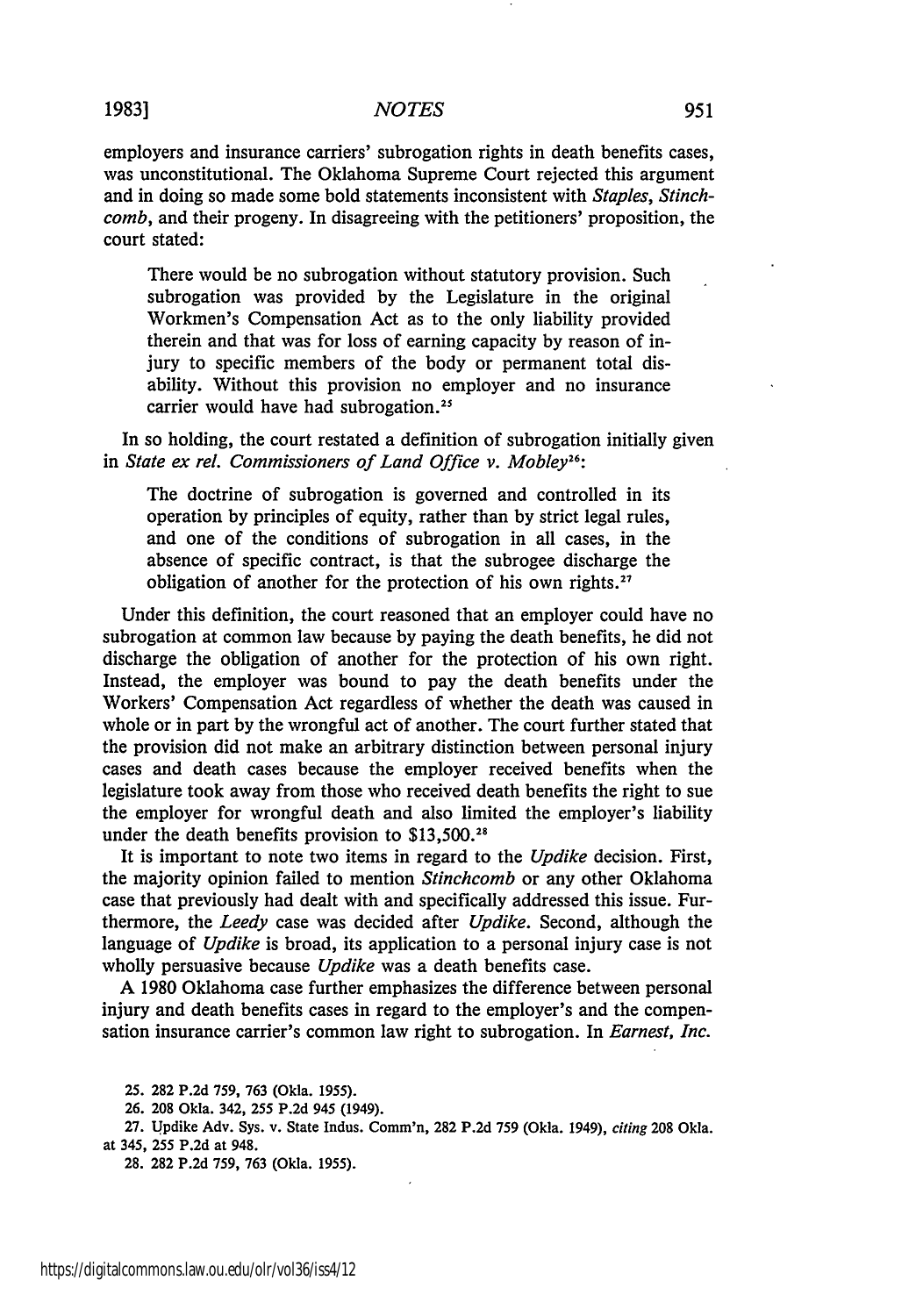v. LeGrand,<sup>29</sup> the Oklahoma Supreme Court again confronted the issue of whether, in death benefit claim cases, the employer and the insurance carrier had a right of subrogation against the negligent third party. In holding that they did not, the court found that the language of section 44, although inconsistent,<sup>30</sup> as a whole prohibited such right.

The court also rejected the argument that there was a common law right of subrogation in favor of an employer for payment of death benefits under the Workers' Compensation Act. The court noted that the right to obtain death benefits and to pursue a wrongful death action was purely statutory and did not stem from the common law. The court reasoned: "How, then, can a common law right of subrogation exist in death benefit claims cases when no common law right of action for death existed?"<sup>31</sup> This logic does not apply to personal injury cases because a common law action for personal injury did, indeed, formerly exist. In fact, in *Earnest,* in support of their argument that there was a common law right of subrogation in favor of an employer who has paid death benefits, the petitioners cited *Staples, Parkhill, Stinchcomb, Leedy,* and *Aetna.* The court responded: "A review of these cases clearly shows that in each case the claim in question under the Workmen's Compensation Laws was for personal injury and not death. We think this distinction is extremely material . . . . "<sup>332</sup>

Thus, in refusing to overrule *Updike,* the *Earnest* court implicitly recognized that *Updike,* like *Earnest,* only applies to death benefits cases and that the law regarding personal injury cases is still controlled by *Stinchcomb* and its progeny. <sup>33</sup>A final reason given by the court of appeals in *Russell* for denying the insurance carrier an independent right of subrogation was the several amendments made to section 44 since the *Stinchcomb* decision.<sup>34</sup>

#### *Amendments to Section 44*

Section 44 has been revised three times since its inception in 1915 by amendments in 1951, 1975, and 1977. Until the 1975 amendment, this section

29. 621 P.2d 1148 (Okla. 1980).

**30.** When 85 **OKLA. STAT.** § 44(a) (1978) was amended, the words "or killed" were added in the provision providing for subrogation for the insurance carrier. However, this directly conflicts with section 44(b), which denies the insurance carrier subrogation in death benefits cases.

31. 621 P.2d 1148, 1153 (Okla. 1980).

32. *Id.* at 1152.

33. The holding in *Updike* was also followed in New State Ice Co. v. Morris, 285 P.2d 855 (Okla. 1955) and Meadow Gold Dairy Prod. Co. v. Conly, 288 P.2d 1115 (Okla. 1955). However, both cases were also death benefit cases and their application to personal injury cases is questionable. Indeed, in *Meadow Gold* the Oklahoma Supreme Court recognized the limited application of *Updike* **by** stating:

An argument identical, for all practical purposes, with the above was dealt with in the recent case of Updike Advertising System v. State Industrial Commission [citation omitted], decided since petitioners' brief was filed. It was therein rejected. In doing so, it was pointed out that, *as to the type of recovery, which the Death Benefit Amendment of the Workmen's Compensation Act provides,* there is no right to subrogation either at common law or **by** statute **....**

(Emphasis added). **288 P.2d** at **1116.**

34. **53** OKLA. **B.J. 985, 987** (Okla. **App.** Apr. **13, 1982)** (unpub. op.).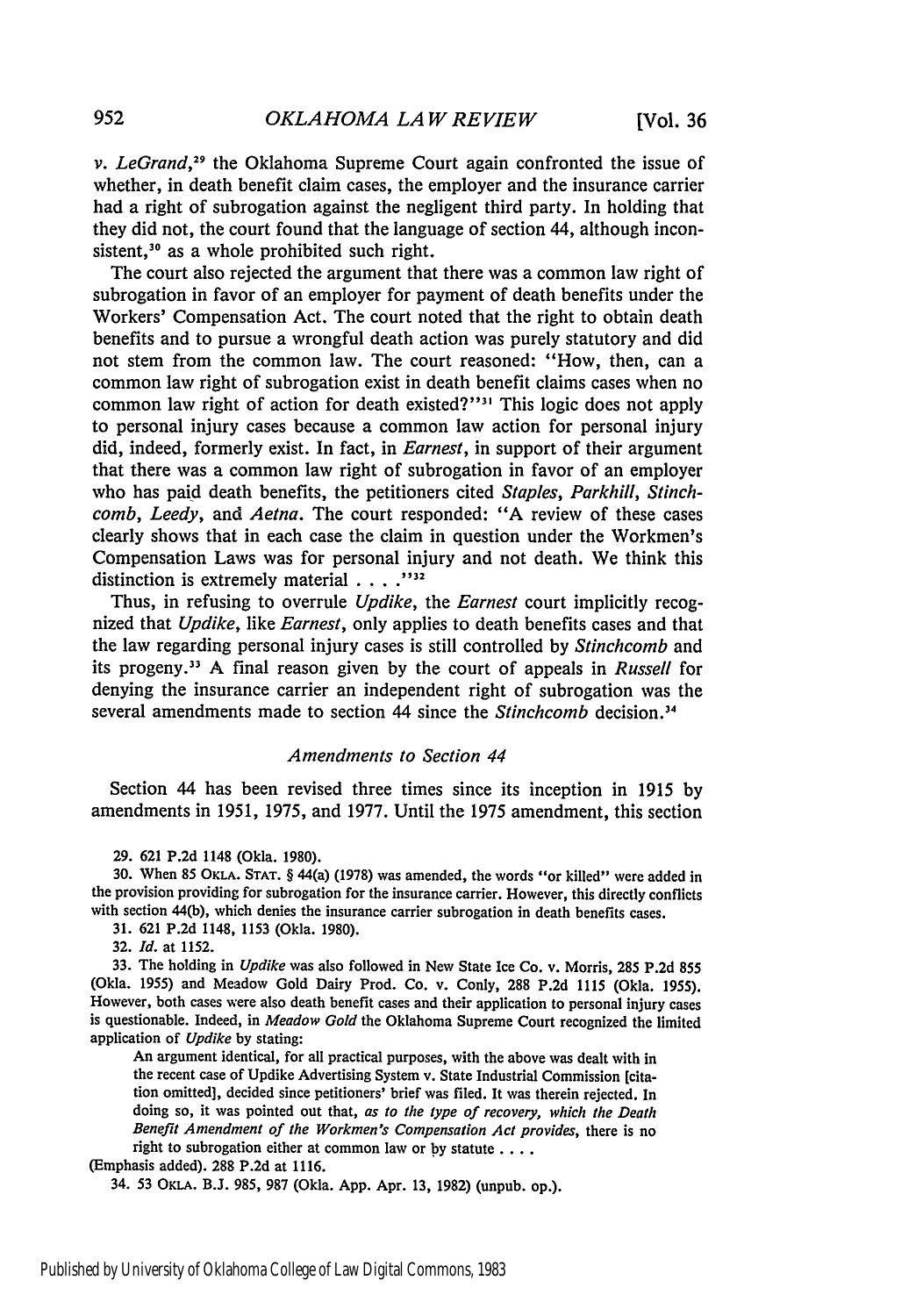#### *NOTES*

remained consistent regarding: (1) the requirement that a worker elect whether to take compensation under the Act or to pursue his remedy against the third party; (2) the requirement of an assignment of the cause of action to the insurance carrier if the worker elects to take compensation; (3) the mandate that the insurance carrier contribute only the deficiency not recovered against the wrongdoer; and (4) the requirement of written approval by the Workmen's Compensation Court of any compromise of the worker's claim involving the subrogation rights of the insurance carrier. The 1975 and 1977 versions of section 44, which are nearly identical, retained all of these protections of the insurance carrier, but added the requirements that the insurance carrier should pay its portion of the expenses incurred in obtaining recovery for the worker and itself, and that the balance of the recovery should be apportioned between the insurance carrier and the worker in the same ratio that the amount of compensation paid bears to the total recovered. No language in either the 1975 or 1977 amendments changes the nature of the recovery or the elements of payment included therein that an insurance carrier is entitled to recover by way of subrogation. It is important to note that *Earnest* was decided after the 1977 amendment of section 44. The court of appeals in *Russell* emphasized the fact that section 44 had been amended several times since the supreme court's decision in *Stinchcomb;* nonetheless, the *Earnest* court again implicitly recognized *Staples* and *Stinchcomb* as the law regarding insurance carriers' subrogation rights in personal injury cases.

#### *Conclusion*

The Oklahoma Court of Appeals in *Russell* erred by holding that section 44 of Title 85 of the Oklahoma Statutes preempts all other rights of subrogation that may have existed at common law or otherwise for the benefit of insurance carriers and employers. A review of the law in Oklahoma on this question, although somewhat muddled, tends to point in favor of allowing employers and insurance carriers the right to maintain an action for subrogation independent of the Workers' Compensation Act against a third party tortfeasor in personal injury cases.

The leading case of *Stinchcomb v. Dodson*<sup>35</sup> answered this issue squarely in favor of the insurance carrier's and the employer's right to subrogation. Several cases since then have adopted the holding in *Stinchcomb.* Although the holding in *Updike Advertising System, Inc. v. State Industrial* Commission<sup>36</sup> is squarely at odds with the holding in *Stinchcomb*, it is important to realize that *Updike* was a death benefits case and its rationale is not applicable to a personal injury case. This important distinction between death benefits and personal injury cases was further emphasized in the 1980 Oklahoma Supreme Court case of *Earnest, Inc. v. LeGrand."* In *Earnest,* the court recognized that subrogation could not have existed at common law

35. 190 Okla. 643, 126 P.2d 257 (1942).

36. 282 P.2d 759 (Okla. **1955).**

37. 621 P.2d 1148 (Okla. 1980).